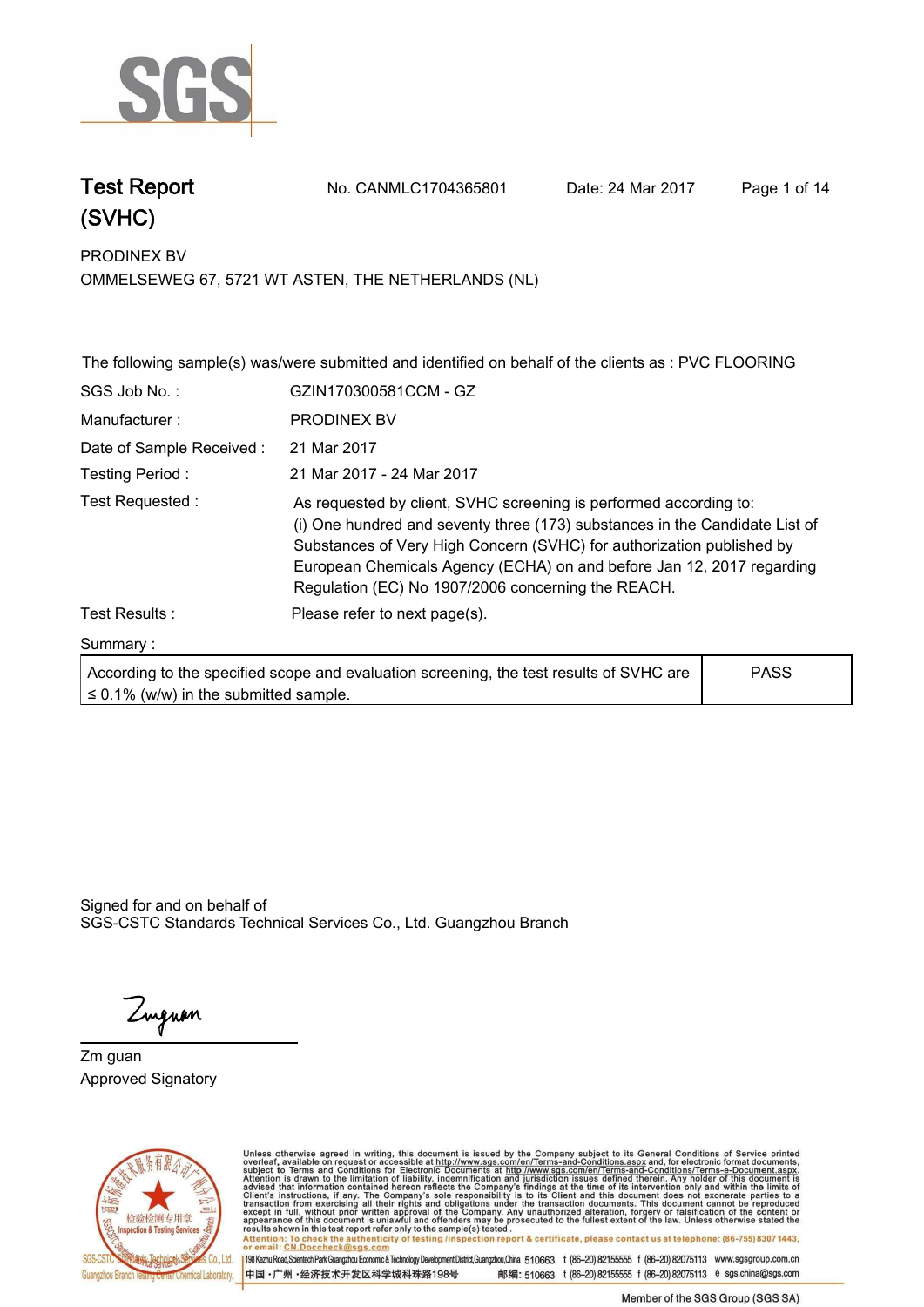

# **(SVHC)**

**Test Report. No. CANMLC1704365801 Date: 24 Mar 2017. Page 2 of 14.**

#### **Remark :.**

 **(1) The chemical analysis of specified SVHC is performed by means of currently available analytical techniques against the following SVHC related documents published by ECHA: http://echa.europa.eu/web/guest/candidate-list-table** 

 **These lists are under evaluation by ECHA and may subject to change in the future.** 

#### **(2) Concerning article(s):**

 **In accordance with Regulation (EC) No 1907/2006, any EU producer or importer of articles shall notify ECHA, in accordance with paragraph 4 of Article 7, if a substance meets the criteria in Article 57 and is identified in accordance with Article 59(1) of the Regulation, if (a) the substance in the Candidate List is present in those articles in quantities totaling over one tonne per producer or importer per year; and (b) the substance in the Candidate List is present in those articles above a concentration of 0.1% weight by weight (w/w).** 

 **Article 33 of Regulation (EC) No 1907/2006 requires supplier of an article containing a substance meeting the criteria in Article 57 and identified in accordance with Article 59(1) in a concentration above 0.1% weight by weight (w/w) shall provide the recipient of the article with sufficient information, available to the supplier, to allow safe use of the article including, as a minimum, the name of that substance in the Candidate List.** 

 **SGS adopts the ruling of the Court of Justice of the European Union on the definition of an article under REACH unless indicated otherwise. Detail explanation is available at the following link:** 

 **http://www.sgs.com/-/media/global/documents/technical-documents/technical-bulletins/sgs-crs position-statement-on-svhc-in-articles-a4-en-16-06.pdf?la=en** 

 **(3) Concerning material(s):** 

 **Test results in this report are based on the tested sample. This report refers to testing result of tested sample submitted as homogenous material(s). In case such material is being used to compose an article, the results indicated in this report may not represent SVHC concentration in such article. If this report refers to testing result of composite material group by equal weight proportion, the material in each composite test group may come from more than one article.** 

 **If the sample is a substance or mixture, and it directly exports to EU, client has the obligation to comply with the supply chain communication obligation under Article 31 of Regulation (EC) No. 1907/2006 and the conditions of Authorization of substance of very high concern included in the Annex XIV of the Regulation (EC) No. 1907/2006.** 

#### **(4) Concerning substance and preparation:**

 **If a SVHC is found over 0.1% (w/w) and/or the specific concentration limit which is set in Regulation (EC) No 1272/2008 and No 790/2009, client is suggested to prepare a Safety Data Sheet (SDS) against the SVHC to comply with the supply chain communication obligation under Regulation (EC) No 1907/2006, in which:** 



Unless otherwise agreed in writing, this document is issued by the Company subject to its General Conditions of Service printed overleaf, available on request or accessible at http://www.sgs.com/en/Terms-and-Conditions.asp Attention: To check the authenticity of testing /inspection report & certificate, please contact us at telephone: (86-755) 8307 1443,<br>or email: CN.Doccheck@sgs.com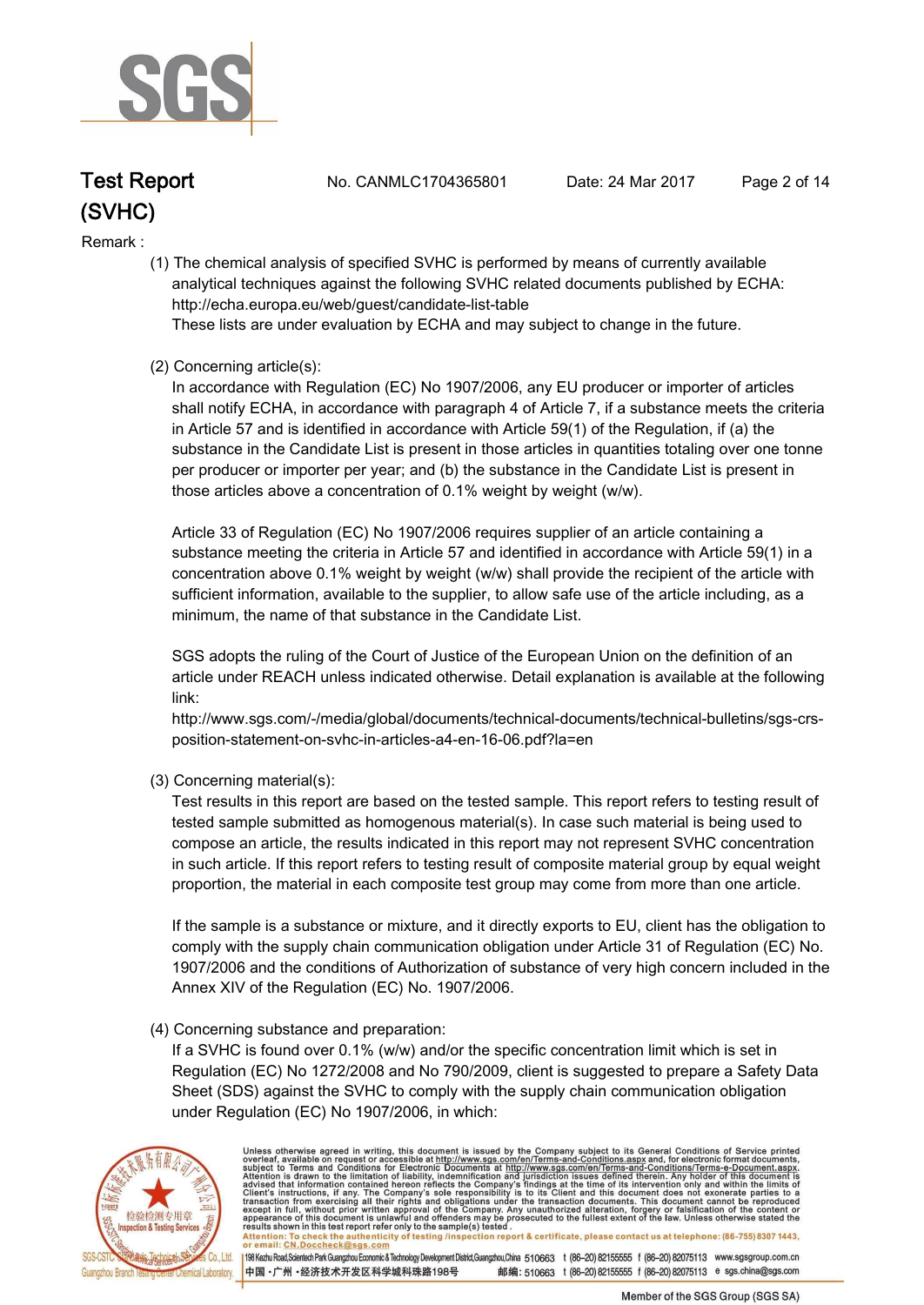

# **(SVHC)**

**Test Report. No. CANMLC1704365801 Date: 24 Mar 2017. Page 3 of 14.**

 **- a substance that is classified as hazardous under the CLP Regulation (EC) No 1272/2008.** 

 **- a mixture that is classified as dangerous according Dangerous Preparations Directive 1999/45/EC or classified as hazardous under the CLP Regulation (EC) No 1272/2008, when their concentrations are equal to, or greater than, those defined in the Article 3(3) of 1999/45/EC or the lower values given in Part 3 of Annex VI of Regulation (EC) No. 1272/2008; or** 

 **- a mixture is not classified as dangerous under Directive 1999/45/EC, but contains either: (a) a substance posing human health or environmental hazards in an individual concentration of ≥ 1 % by weight for mixtures that are solid or liquids (i.e., non-gaseous mixtures) or ≥ 0.2 % by volume for gaseous mixtures; or** 

 **(b) a substance that is PBT, or vPvB in an individual concentration of ≥ 0.1 % by weight for mixtures that are solid or liquids (i.e., non-gaseous mixtures); or** 

 **(c) a substance on the SVHC candidate list (for reasons other than those listed above), in an individual concentration of ≥ 0.1 % by weight for non-gaseous mixtures; or** 

- **(d) a substance for which there are Europe-wide workplace exposure limits.**
- **(5) If a SVHC is found over the reporting limit, client is suggested to identify the component which contains the SVHC and the exact concentration of the SVHC by requesting further quantitative analysis from the laboratory.**

#### **Test Sample :.**

#### **Sample Description :.**

| Specimen No.    | SGS Sample ID    | <b>Description</b>          |
|-----------------|------------------|-----------------------------|
| SN <sub>1</sub> | CAN17-043658.001 | Gray board w/ black surface |

#### **Test Method :.**

**SGS In-House method- GZTC CHEM-TOP-092-01, GZTC CHEM-TOP-092-02, Analyzed by ICP-OES, UV-VIS, GC-MS, HPLC-DAD/MS and Colorimetric Method..**



Unless otherwise agreed in writing, this document is issued by the Company subject to its General Conditions of Service printed overleaf, available on request or accessible at http://www.sgs.com/en/Terms-and-Conditions.asp resums shown in mas lost report tells with one sample(s) lesied .<br>Attention: To check the authenticity of testing /inspection report & certificate, please contact us at telephone: (86-755) 8307 1443,<br>or email: <u>CN.Doccheck</u>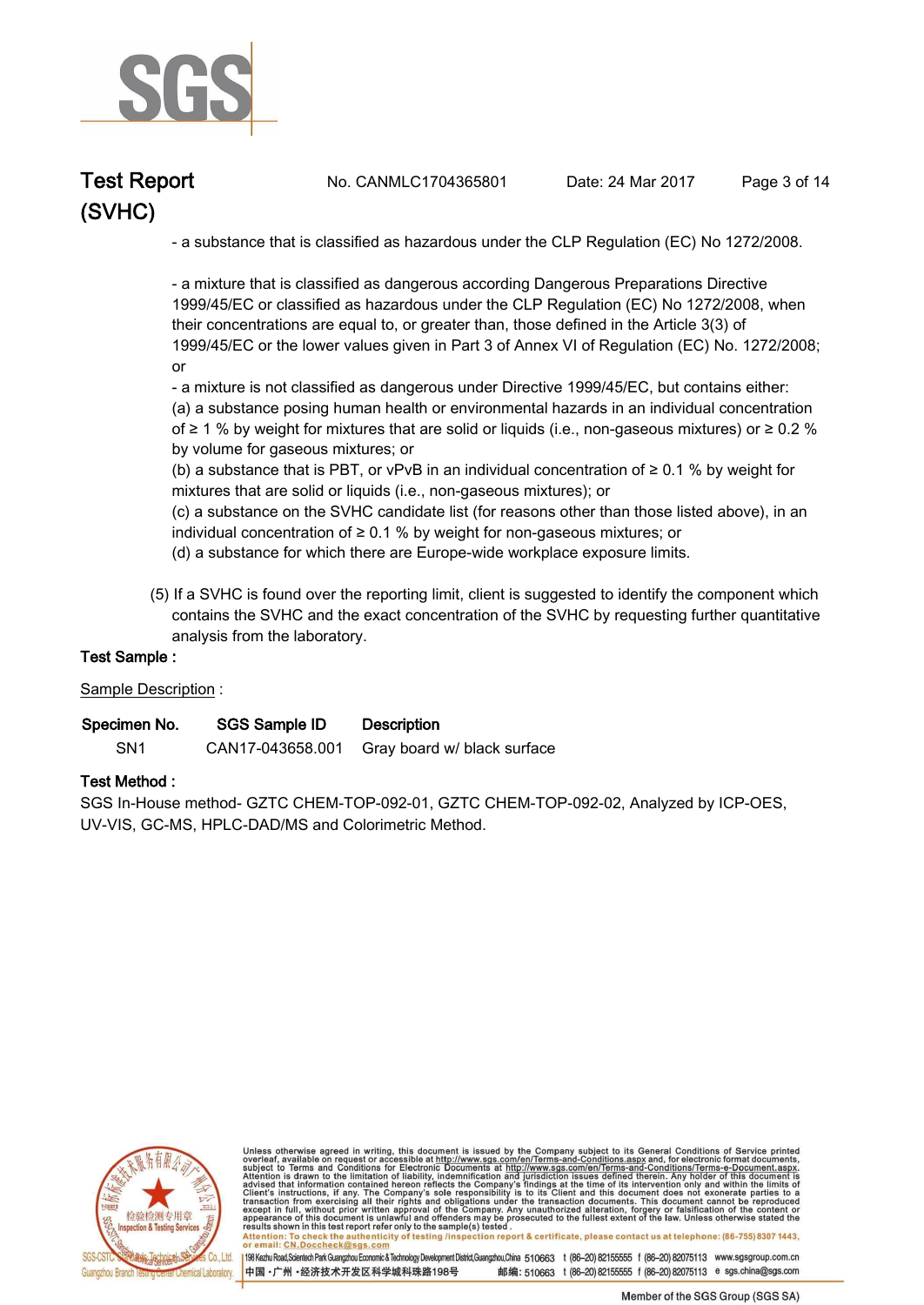

**Test Report. No. CANMLC1704365801 Date: 24 Mar 2017. Page 4 of 14.**

## **(SVHC)**

#### **Test Result: (Substances in the Candidate List of SVHC)**

|                          | <b>Batch Substance Name</b>       | CAS No. | 001<br>Concentration (%) | (% )<br>RL |
|--------------------------|-----------------------------------|---------|--------------------------|------------|
| $\overline{\phantom{0}}$ | All tested SVHC in candidate list |         | ND                       | -          |

**Notes :.**

**1.The table above only shows detected SVHC, and SVHC that below RL are not reported.** 

**Please refer to Appendix for the full list of tested SVHC.**

**2.RL = Reporting Limit. All RL are based on homogenous material.ND = Not detected (lower than RL), ND is denoted on the SVHC substance.**

**3.\*The test result is based on the calculation of selected element(s) / marker(s) and to the worst-case scenario. For detail information, please refer to the SGS REACH** 

**website: www.reach.sgs.com/substance-of-very-high-concern-analysis-information-page.htm. 4. RL = 0.005% is evaluated for element (i.e. cobalt, arsenic, lead, chromium (VI), aluminum, zirconium, boron, strontium, zinc, antimony, cadmium, titanium and barium respectively),** 

**except molybdenum RL=0.0005%, boron RL=0.0025% (only for Lead bis(tetrafluoroborate))..**

**5. Calculated concentration of boric compounds are based on the water extractive boron by ICP-OES..**

**6. ∆ CAS No. of diastereoisomers identified (α-HBCDD, β-HBCDD, γ-HBCDD): 134237-50-6, 134237-51-7, 134237-52-8.** 

**7. ☆ CAS No. of Hexahydromethylphthalic anhydride, Hexahydro-4-methylphthalic anhydride, Hexahydro-1-methylphthalic anhydride, Hexahydro-3-methylphthalic anhydride: 25550-51-0, 19438-60-9, 48122-14-1, 57110-29-9; EC No. of those: 247-094-1, 243-072-0, 256-356-4, 260-566-1.**

**8. § The substance is proposed for the identification as SVHC only where it contains Michler's ketone (CAS Number: 90-94-8) or Michler's base (CAS Number: 101-61-1) ≥0.1% (w/w)..**



Unless otherwise agreed in writing, this document is issued by the Company subject to its General Conditions of Service printed overleaf, available on request or accessible at http://www.sgs.com/en/Terms-and-Conditions.asp

resums shown in mas lost report tells with one sample(s) lesied .<br>Attention: To check the authenticity of testing /inspection report & certificate, please contact us at telephone: (86-755) 8307 1443,<br>or email: <u>CN.Doccheck</u>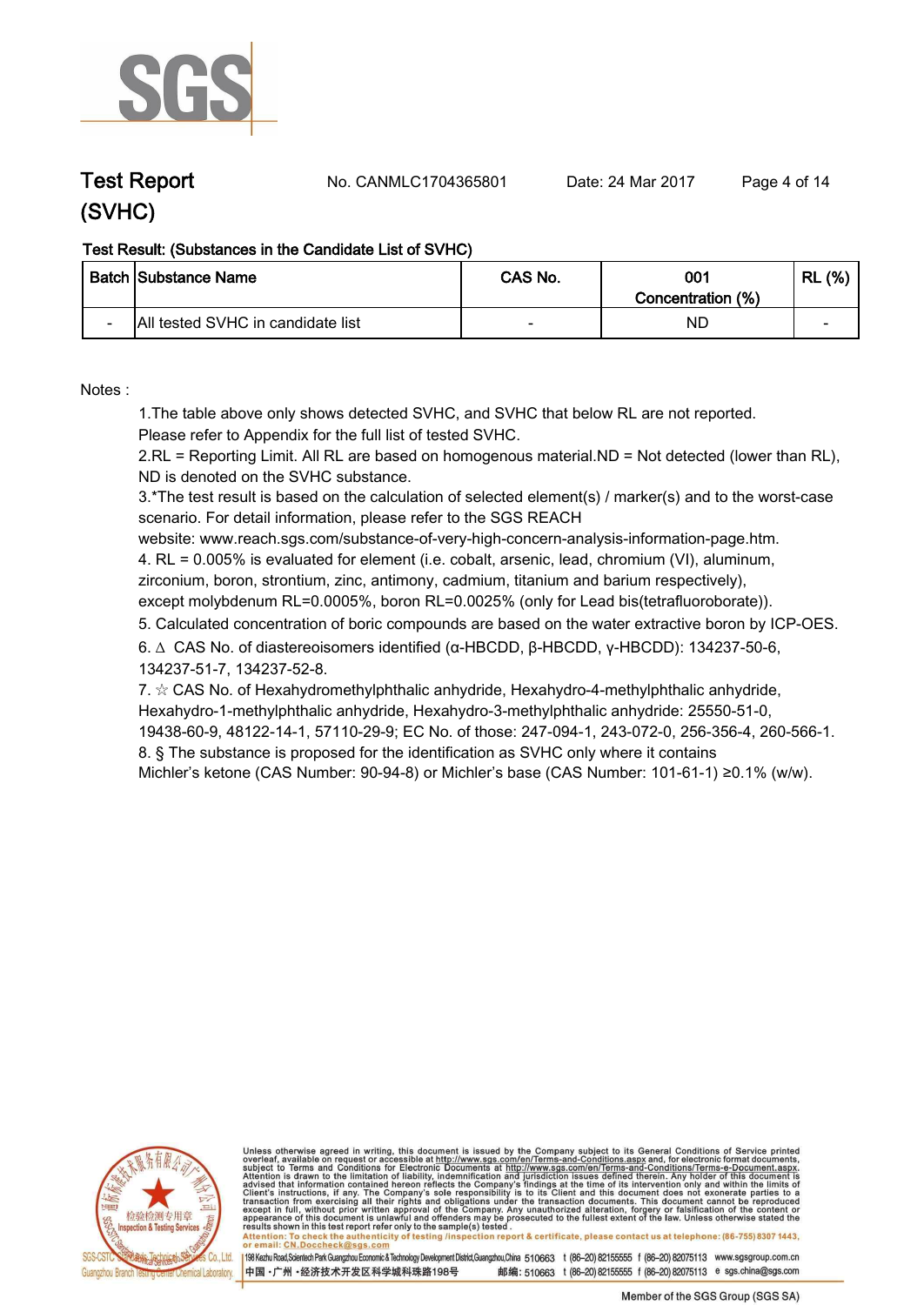

**Test Report. No. CANMLC1704365801 Date: 24 Mar 2017. Page 5 of 14.**

## **(SVHC)**

### **Appendix**

#### **Full list of tested SVHC:**

| <b>Batch</b> | No.            | <b>Substance Name</b>                                                                                                   | CAS No.                  | <b>RL</b> (%) |
|--------------|----------------|-------------------------------------------------------------------------------------------------------------------------|--------------------------|---------------|
| ı            | $\mathbf{1}$   | 4,4'-Diaminodiphenylmethane(MDA)                                                                                        | 101-77-9                 | 0.050         |
|              | $\overline{2}$ | 5-tert-butyl-2,4,6-trinitro-m-xylene (musk xylene)                                                                      | $81 - 15 - 2$            | 0.050         |
| $\mathbf{I}$ | 3              | Alkanes, C10-13, chloro (Short Chain Chlorinated Paraffins)                                                             | 85535-84-8               | 0.050         |
|              | 4              | Anthracene                                                                                                              | 120-12-7                 | 0.050         |
|              | 5              | Benzyl butyl phthalate (BBP)                                                                                            | 85-68-7                  | 0.050         |
| $\mathbf{I}$ | 6              | Bis (2-ethylhexyl)phthalate (DEHP)                                                                                      | 117-81-7                 | 0.050         |
| $\mathbf{I}$ | $\overline{7}$ | Bis(tributyltin) oxide (TBTO)                                                                                           | 56-35-9                  | 0.050         |
| $\mathbf{I}$ | 8              | Cobalt dichloride*                                                                                                      | 7646-79-9                | 0.005         |
| $\mathbf{I}$ | 9              | Diarsenic pentaoxide*                                                                                                   | 1303-28-2                | 0.005         |
| $\mathbf{I}$ | 10             | Diarsenic trioxide*                                                                                                     | 1327-53-3                | 0.005         |
| $\mathbf{I}$ | 11             | Dibutyl phthalate (DBP)                                                                                                 | 84-74-2                  | 0.050         |
| $\mathbf{I}$ | 12             | Hexabromocyclododecane (HBCDD) and all major<br>diastereoisomers identified (α-HBCDD, β-HBCDD,<br>γ-HBCDD) <sup>∆</sup> | 25637-99-4,<br>3194-55-6 | 0.050         |
| $\mathbf{I}$ | 13             | Lead hydrogen arsenate*                                                                                                 | 7784-40-9                | 0.005         |
| $\mathbf{I}$ | 14             | Sodium dichromate*                                                                                                      | 7789-12-0,<br>10588-01-9 | 0.005         |
| $\mathbf{I}$ | 15             | Triethyl arsenate*                                                                                                      | 15606-95-8               | 0.005         |
| $\mathbf{H}$ | 16             | 2,4-Dinitrotoluene                                                                                                      | $121 - 14 - 2$           | 0.050         |
| Ш            | 17             | Acrylamide                                                                                                              | 79-06-1                  | 0.050         |
| Ш            | 18             | Anthracene oil*                                                                                                         | 90640-80-5               | 0.050         |
| $\mathbf{H}$ | 19             | Anthracene oil, anthracene paste*                                                                                       | 90640-81-6               | 0.050         |
| Ш            | 20             | Anthracene oil, anthracene paste, anthracene fraction*                                                                  | 91995-15-2               | 0.050         |



Unless otherwise agreed in writing, this document is issued by the Company subject to its General Conditions of Service printed<br>overleaf, available on request or accessible at http://www.sgs.com/en/Terms-and-Conditions.asp results shown in this test report refer only to the sample(s) tested .<br>Attention: To check the authenticity of testing /inspection report & certificate, please contact us at telephone: (86-755) 8307 1443,<br>or email: <u>CN.Doc</u>

198 Kezhu Road,Scientech Park Guangzhou Economic & Technology Development District,Guangzhou,China 510663 t (86-20) 82155555 f (86-20) 82075113 www.sgsgroup.com.cn

中国·广州·经济技术开发区科学城科珠路198号 邮编: 510663 t (86-20) 82155555 f (86-20) 82075113 e sgs.china@sgs.com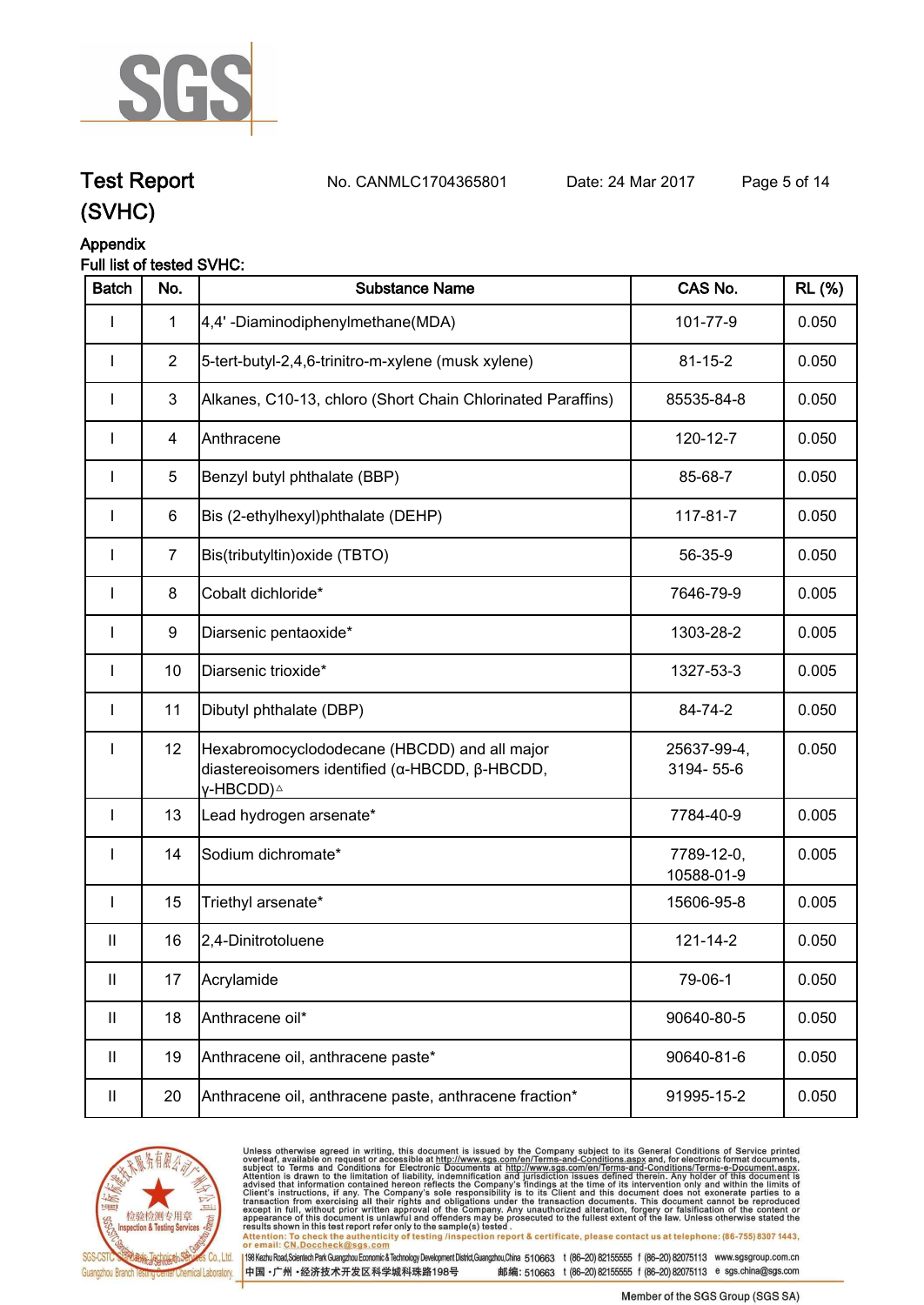

**Test Report. No. CANMLC1704365801 Date: 24 Mar 2017. Page 6 of 14.**

## **(SVHC)**

#### **Appendix**

#### **Full list of tested SVHC:**

| <b>Batch</b>                          | No. | <b>Substance Name</b>                                                             | CAS No.                                | <b>RL (%)</b> |
|---------------------------------------|-----|-----------------------------------------------------------------------------------|----------------------------------------|---------------|
| $\begin{array}{c} \hline \end{array}$ | 21  | Anthracene oil, anthracene paste, distn. lights*                                  | 91995-17-4                             | 0.050         |
| $\mathbf{II}$                         | 22  | Anthracene oil, anthracene-low*                                                   | 90640-82-7                             | 0.050         |
| $\mathbf{II}$                         | 23  | Diisobutyl phthalate                                                              | 84-69-5                                | 0.050         |
| $\mathbf{I}$                          | 24  | Lead chromate*                                                                    | 7758-97-6                              | 0.005         |
| $\mathbf{H}$                          | 25  | Lead chromate molybdate sulphate red (C.I. Pigment Red<br>$104$ <sup>*</sup>      | 12656-85-8                             | 0.005         |
| $\mathbf{H}$                          | 26  | Lead sulfochromate yellow (C.I. Pigment Yellow 34)*                               | 1344-37-2                              | 0.005         |
| $\mathbf{H}$                          | 27  | Pitch, coal tar, high temp.*                                                      | 65996-93-2                             | 0.050         |
| $\mathbf{II}$                         | 28  | Tris(2-chloroethyl)phosphate                                                      | 115-96-8                               | 0.050         |
| Ш                                     | 29  | Ammonium dichromate*                                                              | 7789-09-5                              | 0.005         |
| Ш                                     | 30  | Boric acid*                                                                       | 10043-35-3,<br>11113-50-1              | 0.005         |
| Ш                                     | 31  | Disodium tetraborate, anhydrous*                                                  | 1303-96-4,<br>1330-43-4,<br>12179-04-3 | 0.005         |
| Ш                                     | 32  | Potassium chromate*                                                               | 7789-00-6                              | 0.005         |
| Ш                                     | 33  | Potassium dichromate*                                                             | 7778-50-9                              | 0.005         |
| Ш                                     | 34  | Sodium chromate*                                                                  | 7775-11-3                              | 0.005         |
| Ш                                     | 35  | Tetraboron disodium heptaoxide, hydrate*                                          | 12267-73-1                             | 0.005         |
| Ш                                     | 36  | Trichloroethylene                                                                 | 79-01-6                                | 0.050         |
| ${\sf IV}$                            | 37  | 2-Ethoxyethanol                                                                   | 110-80-5                               | 0.050         |
| $\mathsf{IV}$                         | 38  | 2-Methoxyethanol                                                                  | 109-86-4                               | 0.050         |
| ${\sf IV}$                            | 39  | Chromic acid,<br>Oligomers of chromic acid and dichromic acid,<br>Dichromic acid* | 7738-94-5<br>13530-68-2                | 0.005         |



Unless otherwise agreed in writing, this document is issued by the Company subject to its General Conditions of Service printed<br>overleaf, available on request or accessible at http://www.sgs.com/en/Terms-and-Conditions.asp results shown in this test report refer only to the sample(s) tested .<br>Attention: To check the authenticity of testing /inspection report & certificate, please contact us at telephone: (86-755) 8307 1443,<br>or email: <u>CN.Doc</u>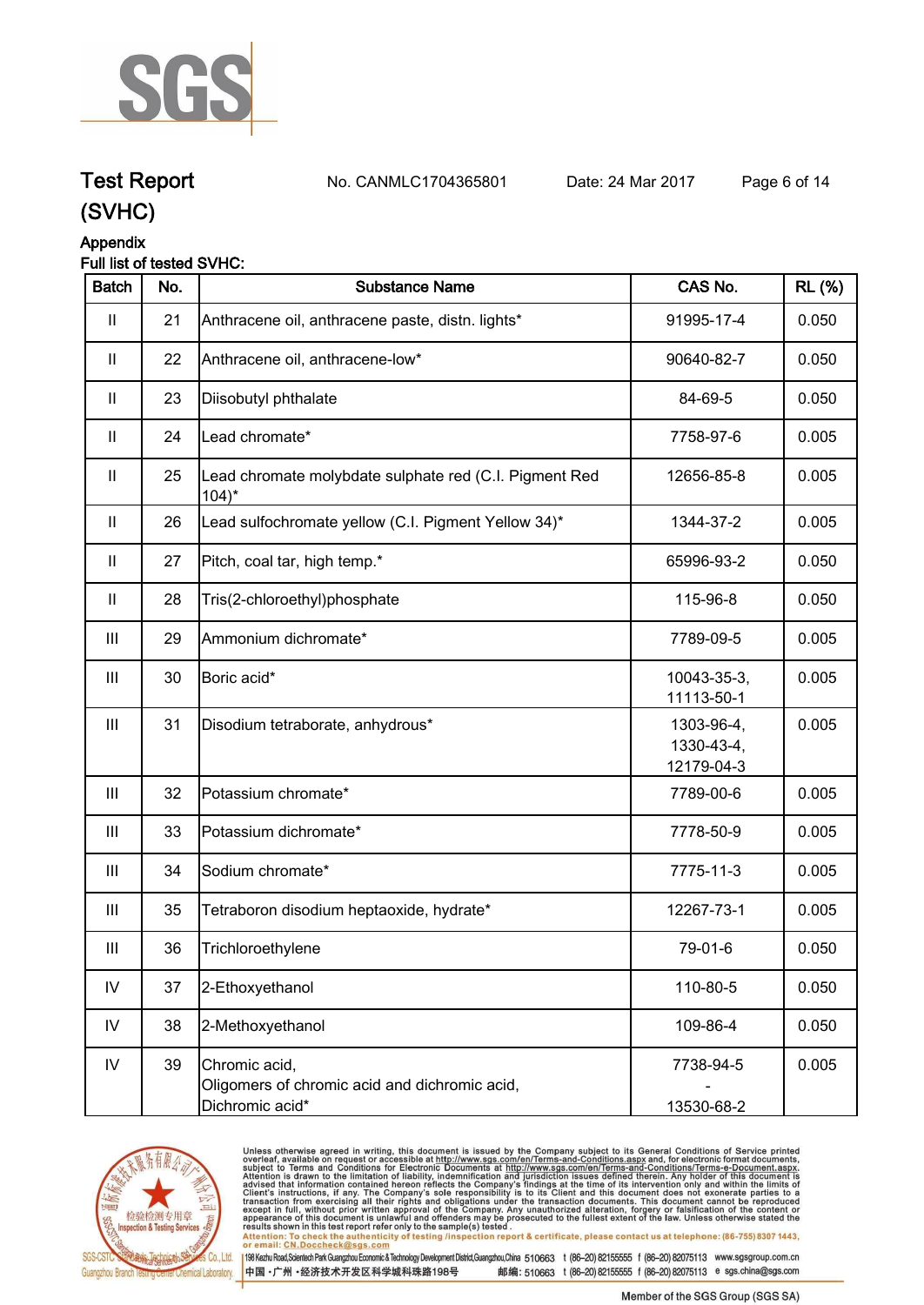

**Test Report. No. CANMLC1704365801 Date: 24 Mar 2017. Page 7 of 14.**

### **(SVHC)**

#### **Appendix**

#### **Full list of tested SVHC:**

| <b>Batch</b> | No. | <b>Substance Name</b>                                                      | CAS No.                     | <b>RL (%)</b> |
|--------------|-----|----------------------------------------------------------------------------|-----------------------------|---------------|
| IV           | 40  | Chromium trioxide*                                                         | 1333-82-0                   | 0.005         |
| ${\sf IV}$   | 41  | Cobalt(II) carbonate*                                                      | 513-79-1                    | 0.005         |
| IV           | 42  | Cobalt(II) diacetate*                                                      | 71-48-7                     | 0.005         |
| IV           | 43  | Cobalt(II) dinitrate*                                                      | 10141-05-6                  | 0.005         |
| IV           | 44  | Cobalt(II) sulphate*                                                       | 10124-43-3                  | 0.005         |
| V            | 45  | 1,2,3-trichloropropane                                                     | $96-18-4$                   | 0.050         |
| $\vee$       | 46  | 1,2-Benzenedicarboxylic acid, di-C6-8-branched alkyl esters,<br>C7-rich    | 71888-89-6                  | 0.050         |
| $\vee$       | 47  | 1,2-Benzenedicarboxylic acid, di-C7-11-branched and linear<br>alkyl esters | 68515-42-4                  | 0.050         |
| $\vee$       | 48  | 1-methyl-2-pyrrolidone                                                     | 872-50-4                    | 0.050         |
| V            | 49  | 2-ethoxyethyl acetate                                                      | 111-15-9                    | 0.050         |
| V            | 50  | Hydrazine                                                                  | 7803-57-8,<br>302-01-2      | 0.050         |
| $\vee$       | 51  | Strontium chromate*                                                        | 7789-06-2                   | 0.005         |
| VI           | 52  | 1,2-Dichloroethane                                                         | 107-06-2                    | 0.050         |
| VI           | 53  | 2,2'-dichloro-4,4'-methylenedianiline                                      | $101 - 14 - 4$              | 0.050         |
| VI           | 54  | 2-Methoxyaniline; o-Anisidine                                              | $90 - 04 - 0$               | 0.050         |
| VI           | 55  | $4-(1,1,3,3-tetramethylbutyl)$ phenol                                      | 140-66-9                    | 0.050         |
| VI           | 56  | Aluminosilicate Refractory Ceramic Fibres *                                | 650-017-00-8 (Index<br>no.) | 0.005         |
| VI           | 57  | Arsenic acid*                                                              | 7778-39-4                   | 0.005         |
| VI           | 58  | Bis(2-methoxyethyl) ether                                                  | 111-96-6                    | 0.050         |
| VI           | 59  | Bis(2-methoxyethyl) phthalate                                              | 117-82-8                    | 0.050         |



Unless otherwise agreed in writing, this document is issued by the Company subject to its General Conditions of Service printed<br>overleaf, available on request or accessible at http://www.sgs.com/en/Terms-and-Conditions.asp

results shown in this test report refer only to the sample(s) tested .<br>Attention: To check the authenticity of testing /inspection report & certificate, please contact us at telephone: (86-755) 8307 1443,<br>or email: <u>CN.Doc</u>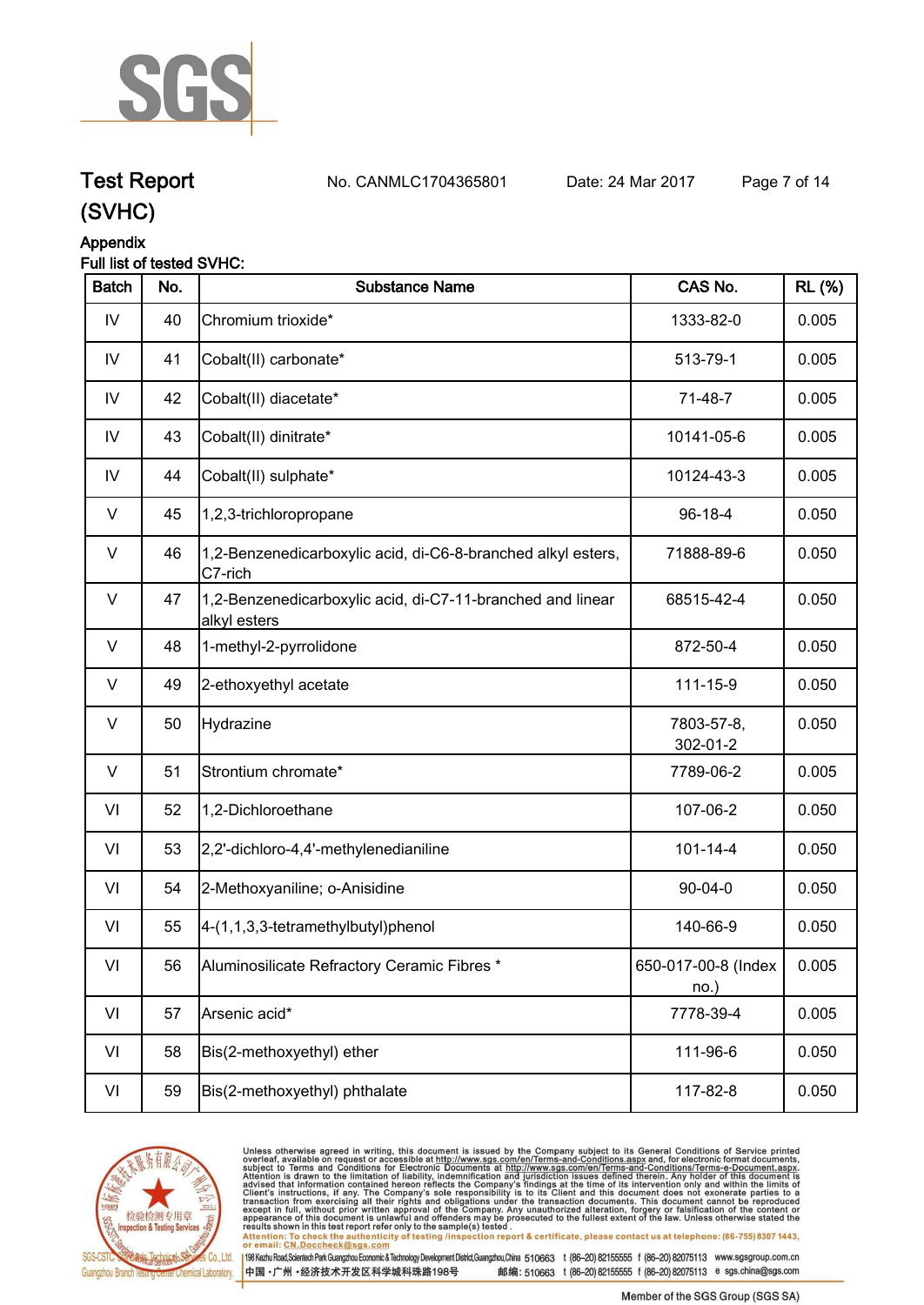

**Test Report. No. CANMLC1704365801 Date: 24 Mar 2017. Page 8 of 14.**

## **(SVHC)**

#### **Appendix**

#### **Full list of tested SVHC:**

| <b>Batch</b> | No. | <b>Substance Name</b>                                                                                                                               | CAS No.                    | <b>RL (%)</b> |
|--------------|-----|-----------------------------------------------------------------------------------------------------------------------------------------------------|----------------------------|---------------|
| VI           | 60  | Calcium arsenate*                                                                                                                                   | 7778-44-1                  | 0.005         |
| VI           | 61  | Dichromium tris(chromate) *                                                                                                                         | 24613-89-6                 | 0.005         |
| VI           | 62  | Formaldehyde, oligomeric reaction products with aniline                                                                                             | 25214-70-4                 | 0.050         |
| VI           | 63  | Lead diazide, Lead azide*                                                                                                                           | 13424-46-9                 | 0.005         |
| VI           | 64  | Lead dipicrate*                                                                                                                                     | 6477-64-1                  | 0.005         |
| VI           | 65  | Lead styphnate*                                                                                                                                     | 15245-44-0                 | 0.005         |
| VI           | 66  | N,N-dimethylacetamide                                                                                                                               | 127-19-5                   | 0.050         |
| VI           | 67  | Pentazinc chromate octahydroxide*                                                                                                                   | 49663-84-5                 | 0.005         |
| VI           | 68  | Phenolphthalein                                                                                                                                     | 77-09-8                    | 0.050         |
| VI           | 69  | Potassium hydroxyoctaoxodizincatedichromate*                                                                                                        | 11103-86-9                 | 0.005         |
| VI           | 70  | Trilead diarsenate*                                                                                                                                 | 3687-31-8                  | 0.005         |
| VI           | 71  | Zirconia Aluminosilicate Refractory Ceramic Fibres*                                                                                                 | 650-017-00-8 (Index<br>no. | 0.005         |
| VII          | 72  | [[4-[[4-anilino-1-naphthyl][4-<br>(dimethylamino)phenyl]methylene]cyclohexa-2,5-dien-1-ylide<br>ne] dimethylammonium chloride (C.I. Basic Blue 26)§ | 2580-56-5                  | 0.050         |
| VII          | 73  | [[4-[4,4'-bis(dimethylamino)<br>benzhydrylidene]cyclohexa-2,5-dien-1-ylidene]dimethylamm<br>onium chloride (C.I. Basic Violet 3)§                   | 548-62-9                   | 0.050         |
| VII          | 74  | 1,2-bis(2-methoxyethoxy)ethane (TEGDME; triglyme)                                                                                                   | 112-49-2                   | 0.050         |
| VII          | 75  | 1,2-dimethoxyethane; ethylene glycol dimethyl ether<br>(EGDME)                                                                                      | 110-71-4                   | 0.050         |
| VII          | 76  | 4,4'-bis(dimethylamino) benzophenone (Michler's Ketone)                                                                                             | 90-94-8                    | 0.050         |
| VII          | 77  | 4,4'-bis(dimethylamino)-4"-(methylamino)trityl alcohol§                                                                                             | $561 - 41 - 1$             | 0.050         |
| VII          | 78  | Diboron trioxide*                                                                                                                                   | 1303-86-2                  | 0.005         |



Unless otherwise agreed in writing, this document is issued by the Company subject to its General Conditions of Service printed<br>overleaf, available on request or accessible at http://www.sgs.com/en/Terms-and-Conditions.as

198 Kezhu Road,Scientech Park Guangzhou Economic & Technology Development District,Guangzhou,China 510663 t (86-20) 82155555 f (86-20) 82075113 www.sgsgroup.com.cn 中国·广州·经济技术开发区科学城科珠路198号 邮编: 510663 t (86-20) 82155555 f (86-20) 82075113 e sgs.china@sgs.com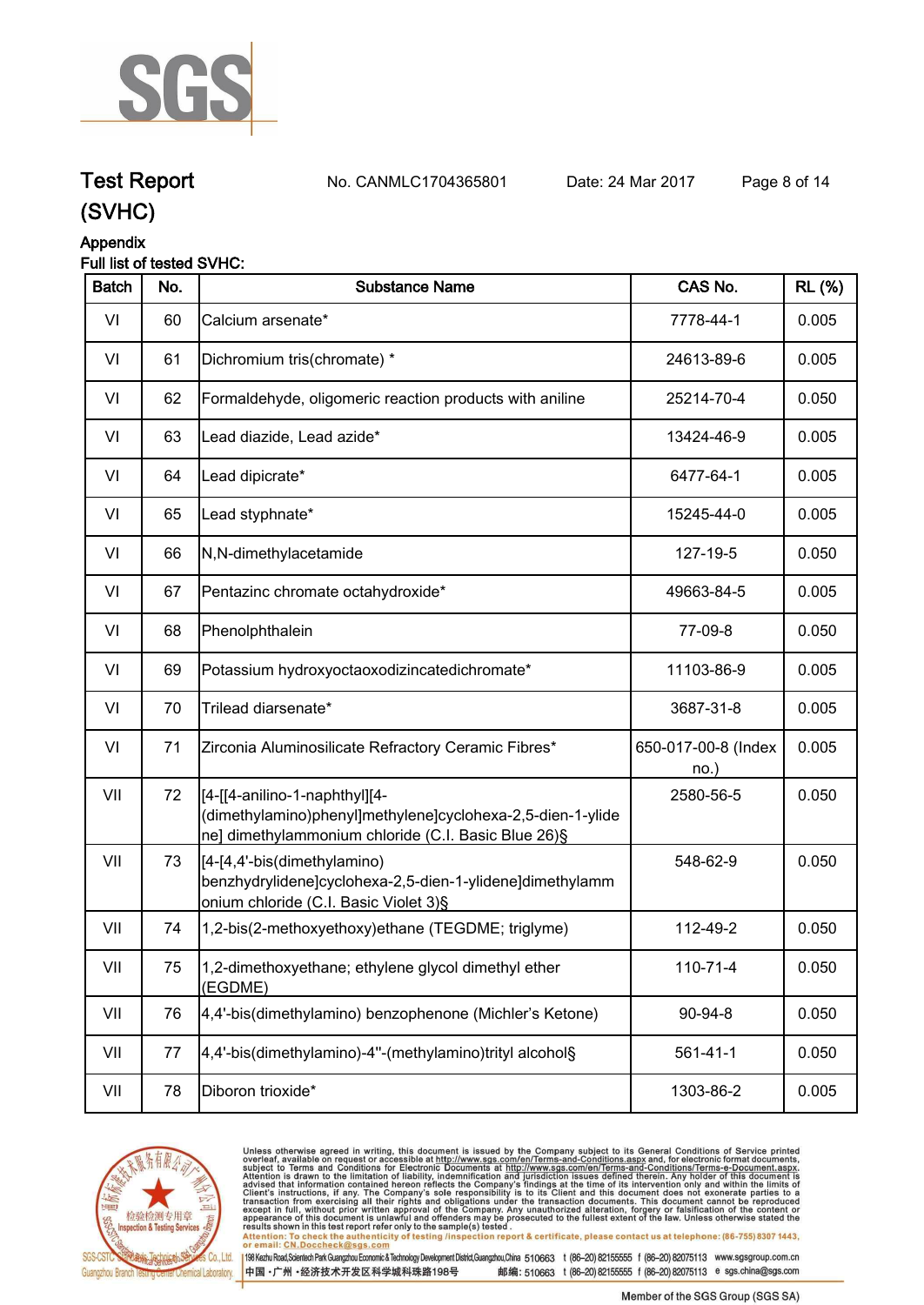

**Test Report. No. CANMLC1704365801 Date: 24 Mar 2017. Page 9 of 14.**

## **(SVHC)**

#### **Appendix**

#### **Full list of tested SVHC:**

| <b>Batch</b> | No. | <b>Substance Name</b>                                                                                            | CAS No.        | <b>RL (%)</b> |
|--------------|-----|------------------------------------------------------------------------------------------------------------------|----------------|---------------|
| VII          | 79  | Formamide                                                                                                        | $75-12-7$      | 0.050         |
| VII          | 80  | Lead(II) bis(methanesulfonate)*                                                                                  | 17570-76-2     | 0.005         |
| VII          | 81  | N,N,N',N'-tetramethyl-4,4'-methylenedianiline (Michler's<br>base)                                                | $101 - 61 - 1$ | 0.050         |
| VII          | 82  | <b>TGIC</b><br>(1,3,5-tris(oxiranylmethyl)-1,3,5-triazine-2,4,6(1H,3H,5H)-trio<br>ne)                            | 2451-62-9      | 0.050         |
| VII          | 83  | $\alpha$ , $\alpha$ -Bis[4-(dimethylamino)phenyl]-4<br>(phenylamino)naphthalene-1-methanol (C.I. Solvent Blue 4) | 6786-83-0      | 0.050         |
| VII          | 84  | $\beta$ -TGIC (1,3,5-tris[(2S and<br>2R)-2,3-epoxypropyl]-1,3,5-triazine-2,4,6-(1H,3H,5H)-trione)                | 59653-74-6     | 0.050         |
| VIII         | 85  | [Phthalato(2-)]dioxotrilead*                                                                                     | 69011-06-9     | 0.005         |
| VIII         | 86  | 1,2-Benzenedicarboxylic acid, dipentylester, branched and<br>linear                                              | 84777-06-0     | 0.050         |
| VIII         | 87  | 1,2-Diethoxyethane                                                                                               | 629-14-1       | 0.050         |
| VIII         | 88  | 1-Bromopropane                                                                                                   | 106-94-5       | 0.050         |
| VIII         | 89  | 3-Ethyl-2-methyl-2-(3-methylbutyl)-1,3-oxazolidine                                                               | 143860-04-2    | 0.050         |
| VIII         | 90  | 4-(1,1,3,3-tetramethylbutyl)phenol, ethoxylated                                                                  |                | 0.050         |
| VIII         | 91  | 4,4'-Methylenedi-o-toluidine                                                                                     | 838-88-0       | 0.050         |
| VIII         | 92  | 4,4'-Oxydianiline and its salts                                                                                  | 101-80-4       | 0.050         |
| VIII         | 93  | 4-Aminoazobenzene                                                                                                | 60-09-3        | 0.050         |
| VIII         | 94  | 4-Methyl-m-phenylenediamine                                                                                      | 95-80-7        | 0.050         |
| VIII         | 95  | 4-Nonylphenol, branched and linear                                                                               |                | 0.050         |
| VIII         | 96  | 6-Methoxy-m-toluidine                                                                                            | 120-71-8       | 0.050         |
| VIII         | 97  | Acetic acid, lead salt, basic*                                                                                   | 51404-69-4     | 0.005         |



Unless otherwise agreed in writing, this document is issued by the Company subject to its General Conditions of Service printed<br>overleaf, available on request or accessible at http://www.sgs.com/en/Terms-and-Conditions.asp Attention: To check the authenticity of testing /inspection report & certificate, please contact us at telephone: (86-755) 8307 1443,<br>Attention: To check the authenticity of testing /inspection report & certificate, please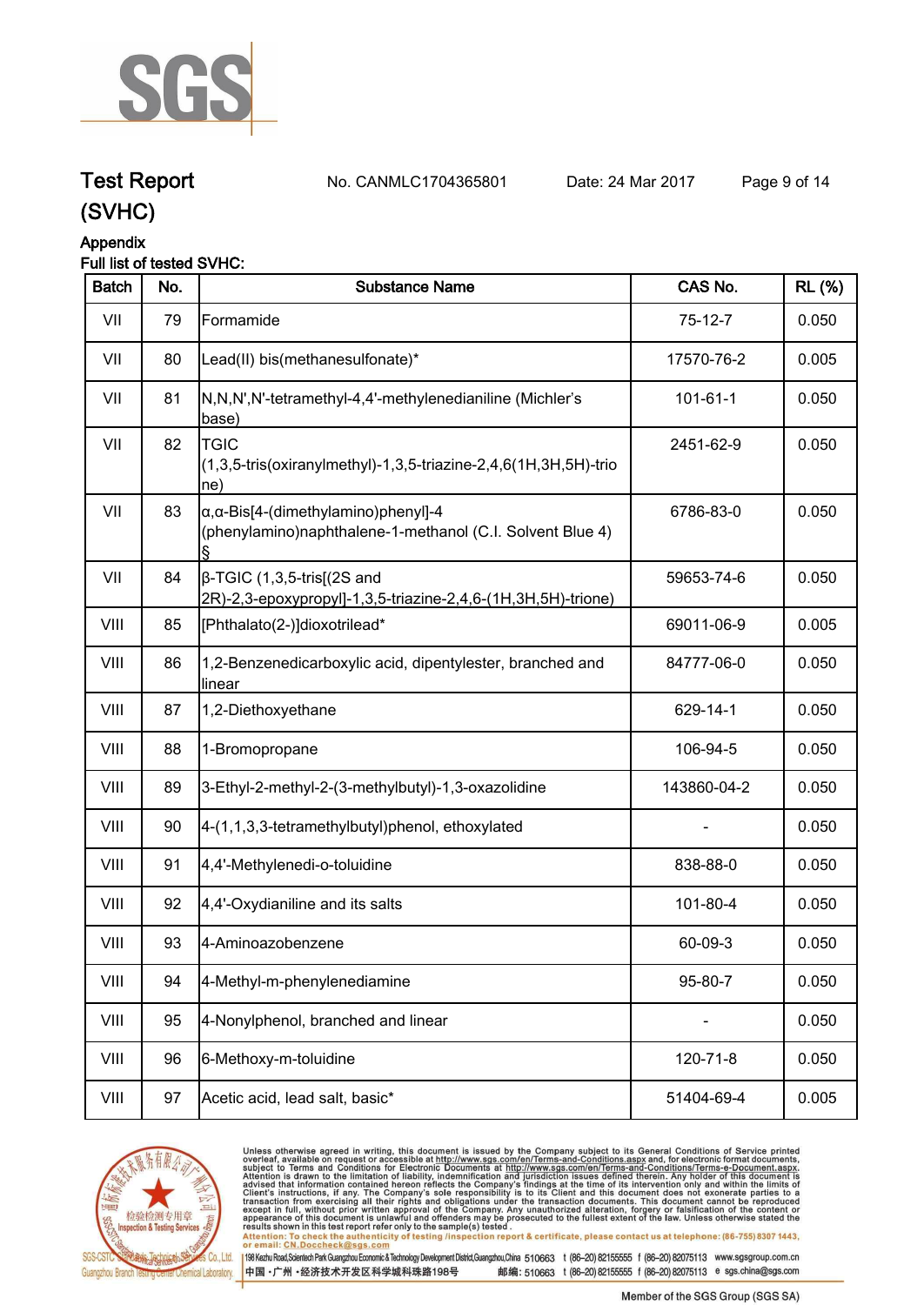

**Test Report. No. CANMLC1704365801 Date: 24 Mar 2017. Page 10 of 14.**

## **(SVHC)**

#### **Appendix**

#### **Full list of tested SVHC:**

| <b>Batch</b> | No. | <b>Substance Name</b>                                                                                                                                            | CAS No.                                 | <b>RL (%)</b> |
|--------------|-----|------------------------------------------------------------------------------------------------------------------------------------------------------------------|-----------------------------------------|---------------|
| VIII         | 98  | Biphenyl-4-ylamine                                                                                                                                               | $92 - 67 - 1$                           | 0.050         |
| VIII         | 99  | Bis(pentabromophenyl) ether (DecaBDE)                                                                                                                            | 1163-19-5                               | 0.050         |
| VIII         | 100 | Cyclohexane-1,2-dicarboxylic anhydride,<br>cis-cyclohexane-1,2-dicarboxylic anhydride,<br>trans-cyclohexane-1,2-dicarboxylic anhydride                           | $85-42-7,$<br>13149-00-3,<br>14166-21-3 | 0.050         |
| VIII         | 101 | Diazene-1,2-dicarboxamide (C,C'-azodi(formamide))                                                                                                                | 123-77-3                                | 0.050         |
| VIII         | 102 | Dibutyltin dichloride (DBTC)                                                                                                                                     | 683-18-1                                | 0.050         |
| VIII         | 103 | Diethyl sulphate                                                                                                                                                 | 64-67-5                                 | 0.050         |
| VIII         | 104 | Diisopentylphthalate                                                                                                                                             | 605-50-5                                | 0.050         |
| VIII         | 105 | Dimethyl sulphate                                                                                                                                                | $77 - 78 - 1$                           | 0.050         |
| VIII         | 106 | Dinoseb                                                                                                                                                          | 88-85-7                                 | 0.050         |
| VIII         | 107 | Dioxobis(stearato)trilead*                                                                                                                                       | 12578-12-0                              | 0.005         |
| VIII         | 108 | Fatty acids, C16-18, lead salts*                                                                                                                                 | 91031-62-8                              | 0.005         |
| VIII         | 109 | Furan                                                                                                                                                            | 110-00-9                                | 0.050         |
| VIII         | 110 | Henicosafluoroundecanoic acid                                                                                                                                    | 2058-94-8                               | 0.050         |
| VIII         | 111 | Heptacosafluorotetradecanoic acid                                                                                                                                | 376-06-7                                | 0.050         |
| VIII         | 112 | Hexahydromethylphathalic anhydride,<br>Hexahydro-4-methylphathalic anhydride,<br>Hexahydro-1-methylphathalic anhydride,<br>Hexahydro-3-methylphathalic anhydride | ☆                                       | 0.050         |
| VIII         | 113 | Lead bis(tetrafluoroborate)*                                                                                                                                     | 13814-96-5                              | 0.005         |
| VIII         | 114 | Lead cyanamidate*                                                                                                                                                | 20837-86-9                              | 0.005         |
| VIII         | 115 | Lead dinitrate*                                                                                                                                                  | 10099-74-8                              | 0.005         |
| VIII         | 116 | Lead monoxide*                                                                                                                                                   | 1317-36-8                               | 0.005         |



Unless otherwise agreed in writing, this document is issued by the Company subject to its General Conditions of Service printed<br>overleaf, available on request or accessible at http://www.sgs.com/en/Terms-and-Conditions.asp results shown in this test report refer only to the sample(s) tested .<br>Attention: To check the authenticity of testing /inspection report & certificate, please contact us at telephone: (86-755) 8307 1443,<br>or email: <u>CN.Doc</u>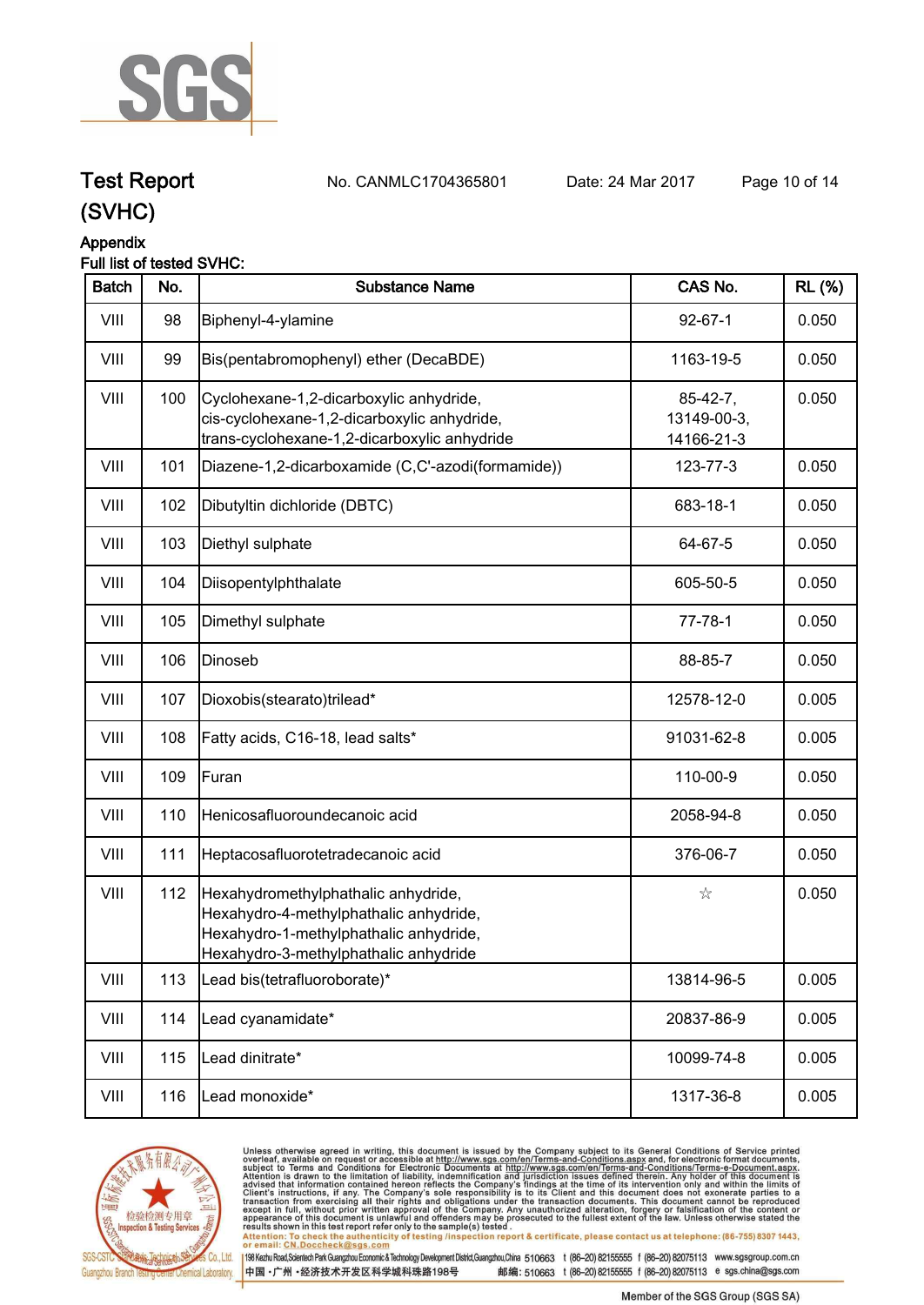

## **Test Report. No. CANMLC1704365801 Date: 24 Mar 2017. Page 11 of 14.**

### **(SVHC)**

#### **Appendix**

#### **Full list of tested SVHC:**

| <b>Batch</b> | No. | <b>Substance Name</b>                                       | CAS No.     | <b>RL (%)</b> |
|--------------|-----|-------------------------------------------------------------|-------------|---------------|
| VIII         | 117 | Lead oxide sulfate*                                         | 12036-76-9  | 0.005         |
| VIII         | 118 | Lead tetroxide (orange lead)*                               | 1314-41-6   | 0.005         |
| VIII         | 119 | Lead titanium trioxide*                                     | 12060-00-3  | 0.005         |
| VIII         | 120 | Lead titanium zirconium oxide*                              | 12626-81-2  | 0.005         |
| VIII         | 121 | Methoxyacetic acid                                          | 625-45-6    | 0.050         |
| VIII         | 122 | Methyloxirane (Propylene oxide)                             | 75-56-9     | 0.050         |
| VIII         | 123 | N,N-dimethylformamide                                       | 68-12-2     | 0.050         |
| VIII         | 124 | N-Methylacetamide                                           | 79-16-3     | 0.050         |
| VIII         | 125 | N-Pentyl-isopentylphthalate                                 | 776297-69-9 | 0.050         |
| VIII         | 126 | o-Aminoazotoluene                                           | 97-56-3     | 0.050         |
| VIII         | 127 | lo-Toluidine                                                | 95-53-4     | 0.050         |
| VIII         | 128 | Pentacosafluorotridecanoic acid                             | 72629-94-8  | 0.050         |
| VIII         | 129 | Pentalead tetraoxide sulphate*                              | 12065-90-6  | 0.005         |
| VIII         | 130 | Pyrochlore, antimony lead yellow*                           | 8012-00-8   | 0.005         |
| VIII         | 131 | Silicic acid, barium salt, lead-doped*                      | 68784-75-8  | 0.005         |
| VIII         | 132 | Silicic acid, lead salt*                                    | 11120-22-2  | 0.005         |
| VIII         | 133 | Sulfurous acid, lead salt, dibasic*                         | 62229-08-7  | 0.005         |
| VIII         | 134 | Tetraethyllead*                                             | 78-00-2     | 0.005         |
| VIII         | 135 | Tetralead trioxide sulphate*                                | 12202-17-4  | 0.005         |
| VIII         | 136 | Tricosafluorododecanoic acid                                | 307-55-1    | 0.050         |
| VIII         | 137 | Trilead bis(carbonate) dihy droxide (basic lead carbonate)* | 1319-46-6   | 0.005         |



Unless otherwise agreed in writing, this document is issued by the Company subject to its General Conditions of Service printed<br>overleaf, available on request or accessible at http://www.sgs.com/en/Terms-and-Conditions.asp results shown in this test report refer only to the sample(s) tested .<br>Attention: To check the authenticity of testing /inspection report & certificate, please contact us at telephone: (86-755) 8307 1443,<br>or email: <u>CN.Doc</u>

198 Kezhu Road,Scientech Park Guangzhou Economic & Technology Development District,Guangzhou,China 510663 t (86-20) 82155555 f (86-20) 82075113 www.sgsgroup.com.cn 中国·广州·经济技术开发区科学城科珠路198号 邮编: 510663 t (86-20) 82155555 f (86-20) 82075113 e sgs.china@sgs.com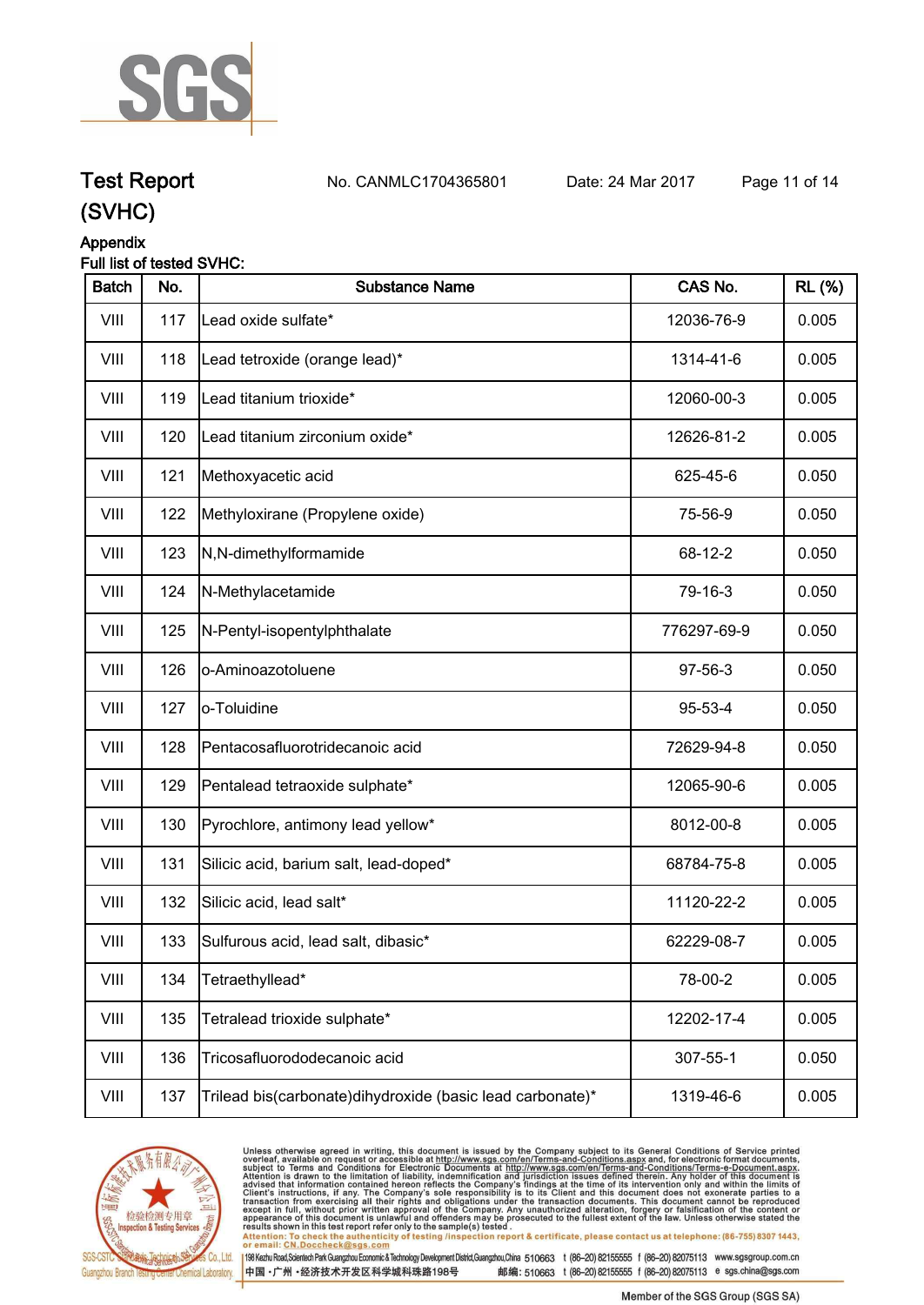

**Test Report. No. CANMLC1704365801 Date: 24 Mar 2017. Page 12 of 14.**

## **(SVHC)**

### **Appendix**

#### **Full list of tested SVHC:**

| <b>Batch</b>   | No. | <b>Substance Name</b>                                                                                                                                            | CAS No.    | <b>RL (%)</b> |
|----------------|-----|------------------------------------------------------------------------------------------------------------------------------------------------------------------|------------|---------------|
| VIII           | 138 | Trilead dioxide phosphonate*                                                                                                                                     | 12141-20-7 | 0.005         |
| IX             | 139 | 4-Nonylphenol, branched and linear, ethoxylated                                                                                                                  |            | 0.050         |
| IX             | 140 | Ammonium pentadecafluorooctanoate (APFO)                                                                                                                         | 3825-26-1  | 0.050         |
| IX             | 141 | Cadmium oxide*                                                                                                                                                   | 1306-19-0  | 0.005         |
| IX             | 142 | Cadmium*                                                                                                                                                         | 7440-43-9  | 0.005         |
| IX             | 143 | Dipentyl phthalate (DPP)                                                                                                                                         | 131-18-0   | 0.050         |
| IX             | 144 | Pentadecafluorooctanoic acid (PFOA)                                                                                                                              | 335-67-1   | 0.050         |
| X              | 145 | Cadmium sulphide*                                                                                                                                                | 1306-23-6  | 0.005         |
| X              | 146 | Dihexyl phthalate                                                                                                                                                | 84-75-3    | 0.050         |
| $\pmb{\times}$ | 147 | Disodium 3,3'-<br>[[1,1'-biphenyl]-4,4'-diylbis(azo)]bis(4-aminonaphthalene-1-su<br>Iphonate) (C.I. Direct Red 28)                                               | 573-58-0   | 0.050         |
| $\pmb{\times}$ | 148 | Disodium 4-amino-3-[[4'-[(2,4-diaminophenyl)azo]<br>[1,1'-biphenyl]-4-yl]azo] -5-hydroxy-6-<br>(phenylazo)naphthalene-2,7-disulphonate (C.I. Direct Black<br>38) | 1937-37-7  | 0.050         |
| X              | 149 | Imidazolidine-2-thione; (2-imidazoline-2-thiol)                                                                                                                  | 96-45-7    | 0.050         |
| X              | 150 | Lead di(acetate)*                                                                                                                                                | 301-04-2   | 0.005         |
| X.             | 151 | Trixylyl phosphate                                                                                                                                               | 25155-23-1 | 0.050         |
| XI             | 152 | 1,2-Benzenedicarboxylic acid, dihexyl ester, branched and<br>linear                                                                                              | 68515-50-4 | 0.050         |
| XI             | 153 | Cadmium chloride*                                                                                                                                                | 10108-64-2 | 0.005         |
| XI             | 154 | Sodium perborate; perboric acid, sodium salt*                                                                                                                    |            | 0.005         |
| XI             | 155 | Sodium peroxometaborate*                                                                                                                                         | 7632-04-4  | 0.005         |
|                |     |                                                                                                                                                                  |            |               |



Unless otherwise agreed in writing, this document is issued by the Company subject to its General Conditions of Service printed<br>overleaf, available on request or accessible at http://www.sgs.com/en/Terms-and-Conditions.asp results shown in this test report refer only to the sample(s) tested .<br>Attention: To check the authenticity of testing /inspection report & certificate, please contact us at telephone: (86-755) 8307 1443,<br>or email: <u>CN.Doc</u>

198 Kezhu Road,Scientech Park Guangzhou Economic & Technology Development District,Guangzhou,China 510663 t (86-20) 82155555 f (86-20) 82075113 www.sgsgroup.com.cn 中国·广州·经济技术开发区科学城科珠路198号 邮编: 510663 t (86-20) 82155555 f (86-20) 82075113 e sgs.china@sgs.com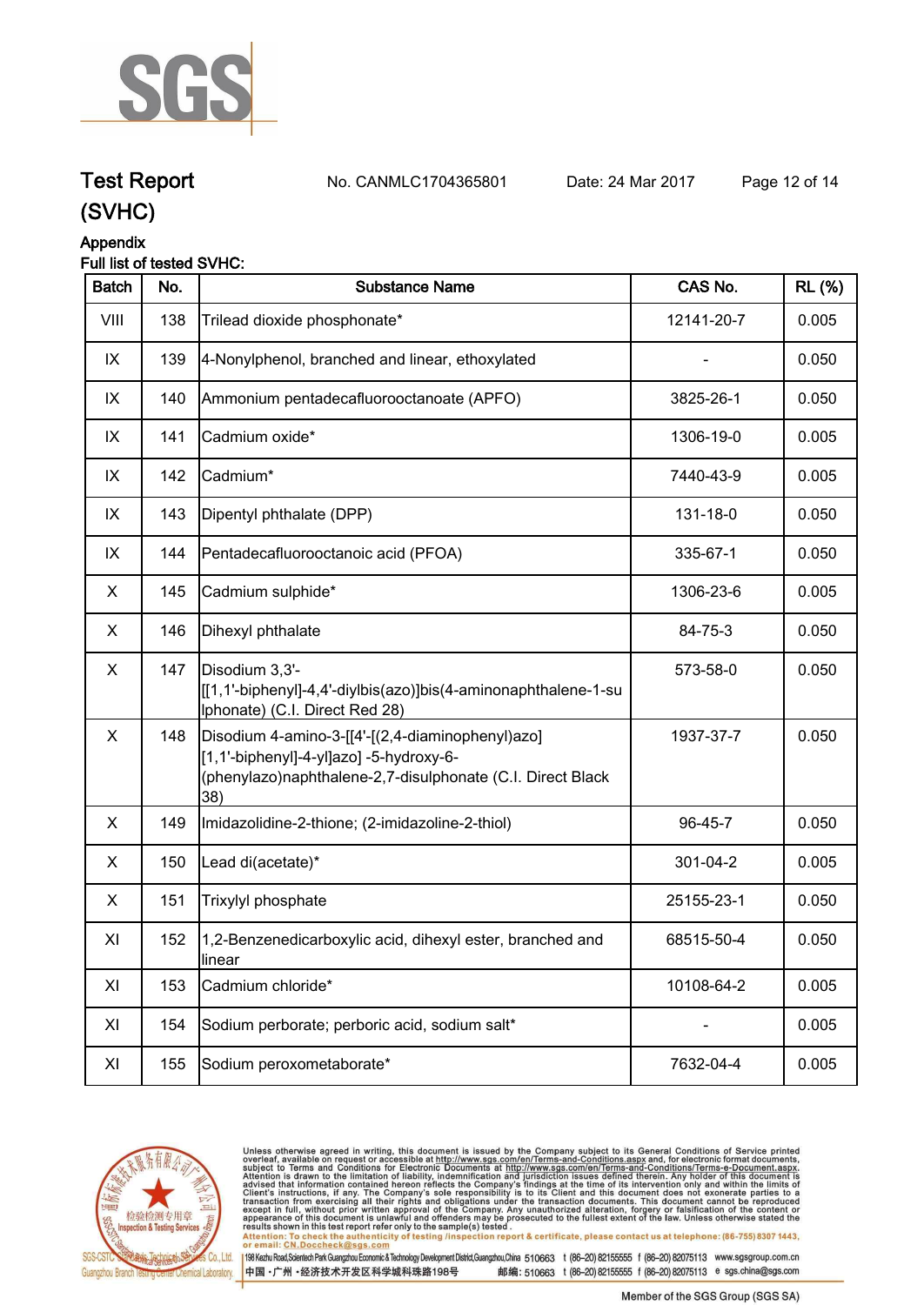

**Test Report. No. CANMLC1704365801 Date: 24 Mar 2017. Page 13 of 14.**

## **(SVHC)**

#### **Appendix**

#### **Full list of tested SVHC:**

| <b>Batch</b> | No. | <b>Substance Name</b>                                                                                                                                                                                                                                                      | CAS No.                           | <b>RL (%)</b> |
|--------------|-----|----------------------------------------------------------------------------------------------------------------------------------------------------------------------------------------------------------------------------------------------------------------------------|-----------------------------------|---------------|
| XII          | 156 | 2-(2H-Benzotriazol-2-yl)-4,6-ditertpentylphenol (UV-328)                                                                                                                                                                                                                   | 25973-55-1                        | 0.050         |
| XII          | 157 | 2-benzotriazol-2-yl-4,6-di-tert-butylphenol (UV-320)                                                                                                                                                                                                                       | 3846-71-7                         | 0.050         |
| XII          | 158 | 2-Ethylhexyl<br>10-ethyl-4,4-dioctyl-7-oxo-8-oxa-3,5-dithia-4-stannatetradeca<br>noate; DOTE                                                                                                                                                                               | 15571-58-1                        | 0.050         |
| XII          | 159 | Reaction mass of 2-ethylhexyl<br>10-ethyl-4,4-dioctyl-7-oxo-8-oxa-3,5-dithia-4-stannatetradeca<br>noate & 2-ethylhexyl 10-ethyl-4-[[2-<br>[(2-ethylhexyl)oxy]-2-oxoethyl]thio]-4-octyl-7-oxo-8-oxa-3,5-di<br>thia-4-stannatetradecanoate (reaction mass of DOTE &<br>MOTE) |                                   | 0.050         |
| XII          | 160 | Cadmium fluoride*                                                                                                                                                                                                                                                          | 7790-79-6                         | 0.005         |
| XII          | 161 | Cadmium sulphate*                                                                                                                                                                                                                                                          | 10124-36-4,<br>31119-53-6         | 0.005         |
| XIII         | 162 | 1,2-benzenedicarboxylic acid, di-C6-10-alkyl esters;<br>1,2-benzenedicarboxylic acid, mixed decyl and hexyl and<br>octyl diesters with ≥ 0.3% of dihexyl phthalate                                                                                                         | 68515-51-5,<br>68648-93-1         | 0.050         |
| XIII         | 163 | 5-sec-butyl-2-<br>(2,4-dimethylcyclohex-3-en-1-yl)-5-methyl-1,3-dioxane [1],<br>5-sec-butyl-2-<br>(4,6-dimethylcyclohex-3-en-1-yl)-5-methyl-1,3-dioxane [2]<br>[covering any of the individual isomers of [1] and [2] or any<br>combination thereof]                       |                                   | 0.050         |
| XIV          | 164 | 1,3-propanesultone                                                                                                                                                                                                                                                         | 1120-71-4                         | 0.050         |
| XIV          | 165 | 2,4-di-tert-butyl-6-(5-chlorobenzotriazol-2-yl)phenol<br>(UV-327)                                                                                                                                                                                                          | 3864-99-1                         | 0.050         |
| XIV          | 166 | 2-(2H-benzotriazol-2-yl)-4-(tert-butyl)-6-(sec-butyl)phenol<br>$(UV-350)$                                                                                                                                                                                                  | 36437-37-3                        | 0.050         |
| XIV          | 167 | Nitrobenzene                                                                                                                                                                                                                                                               | 98-95-3                           | 0.050         |
| XIV          | 168 | Perfluorononan-1-oic-acid and its sodium and ammonium<br>salts                                                                                                                                                                                                             | 375-95-1,21049-39-8,<br>4149-60-4 | 0.050         |
| XV           | 169 | Benzo[def]chrysene (Benzo[a]pyrene)                                                                                                                                                                                                                                        | $50 - 32 - 8$                     | 0.050         |



Unless otherwise agreed in writing, this document is issued by the Company subject to its General Conditions of Service printed<br>overleaf, available on request or accessible at http://www.sgs.com/en/Terms-and-Conditions.asp results shown in this test report refer only to the sample(s) tested .<br>Attention: To check the authenticity of testing /inspection report & certificate, please contact us at telephone: (86-755) 8307 1443,<br>or email: <u>CN.Doc</u>